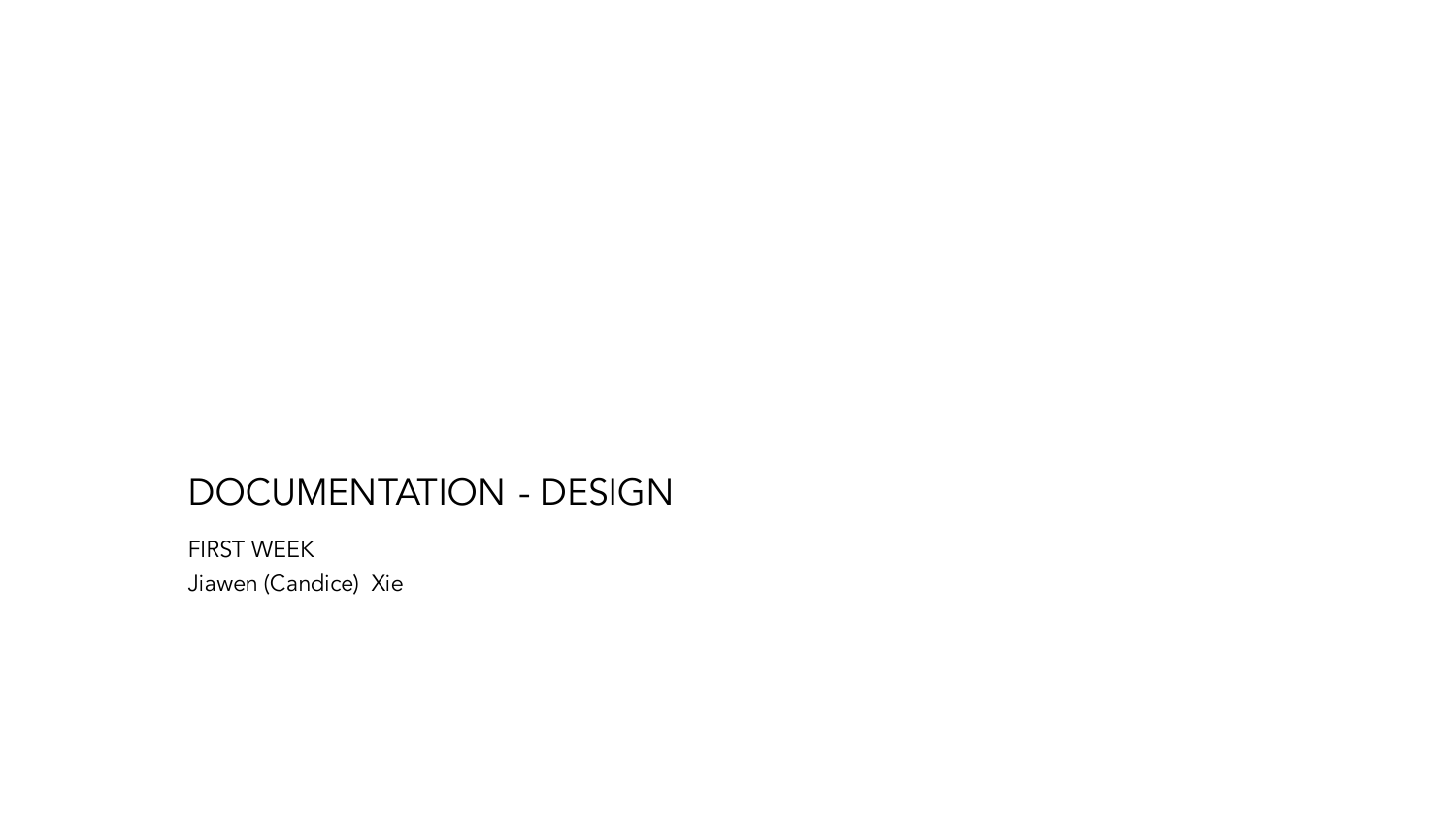#### DOMAIN MAP

structure your ideas into specific categories that they fall underneath.

sort out places you should be looking to further research.

a focused direction for you to dive deep into yourself and your focused interest

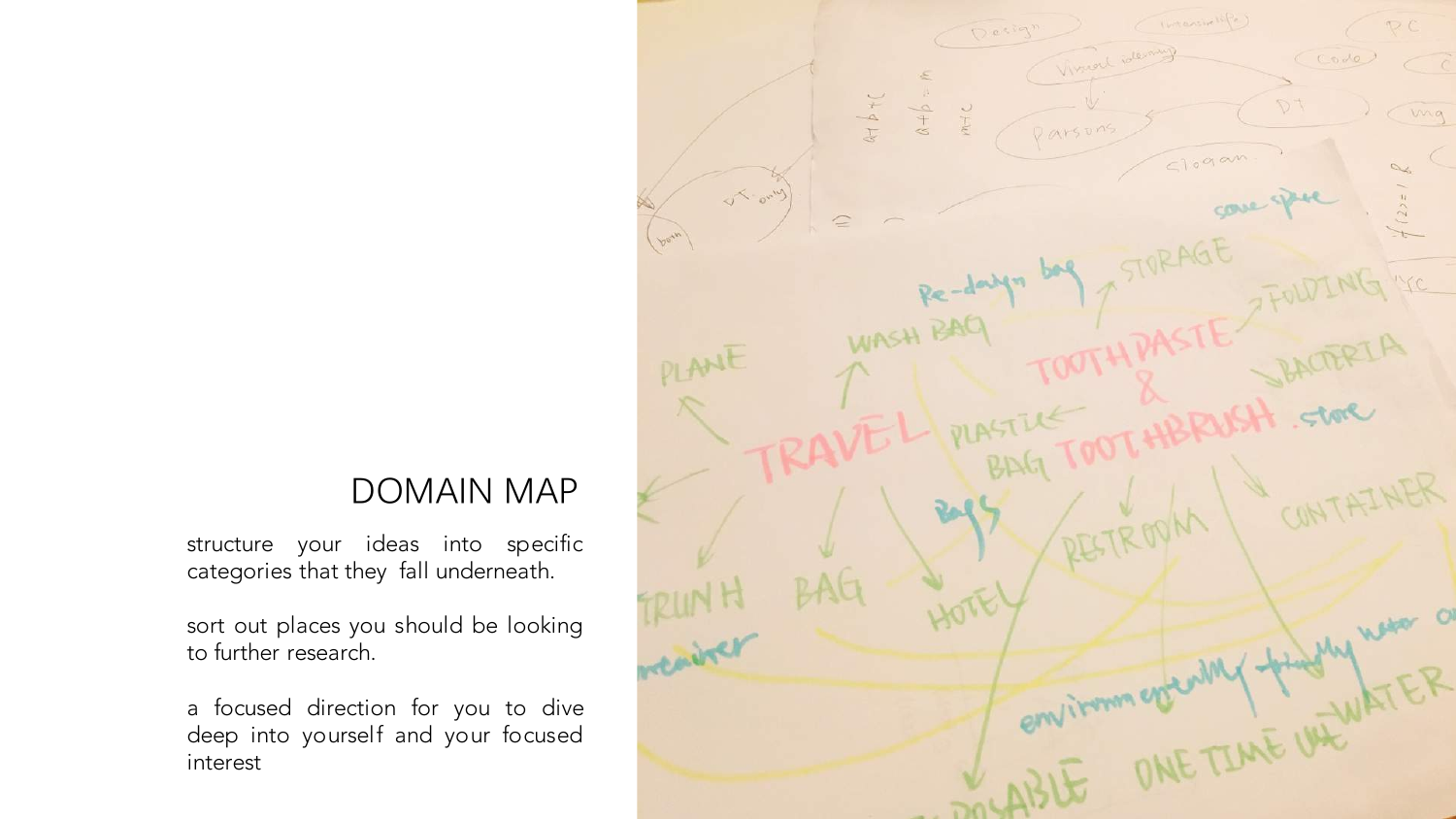### GOOD DESIGN & BAD DESIGN

A good design work I want to share with all of you is the Macbook's charger. You know the Macbook's charger is magnetic. At first, I didn't understand the reasons of such a design. Until one time, someone walked over and stumbled by my charger. The charger has fallen but the person has not been tripped. But if it is another charger which is not magnetic, things will be different. The computer will be fallen and people will stumble.

The bad design work I want to share with you is also the Macbook's charger. Most of the charger is so big that will take up a larger space. Also, the line is too long to be stored.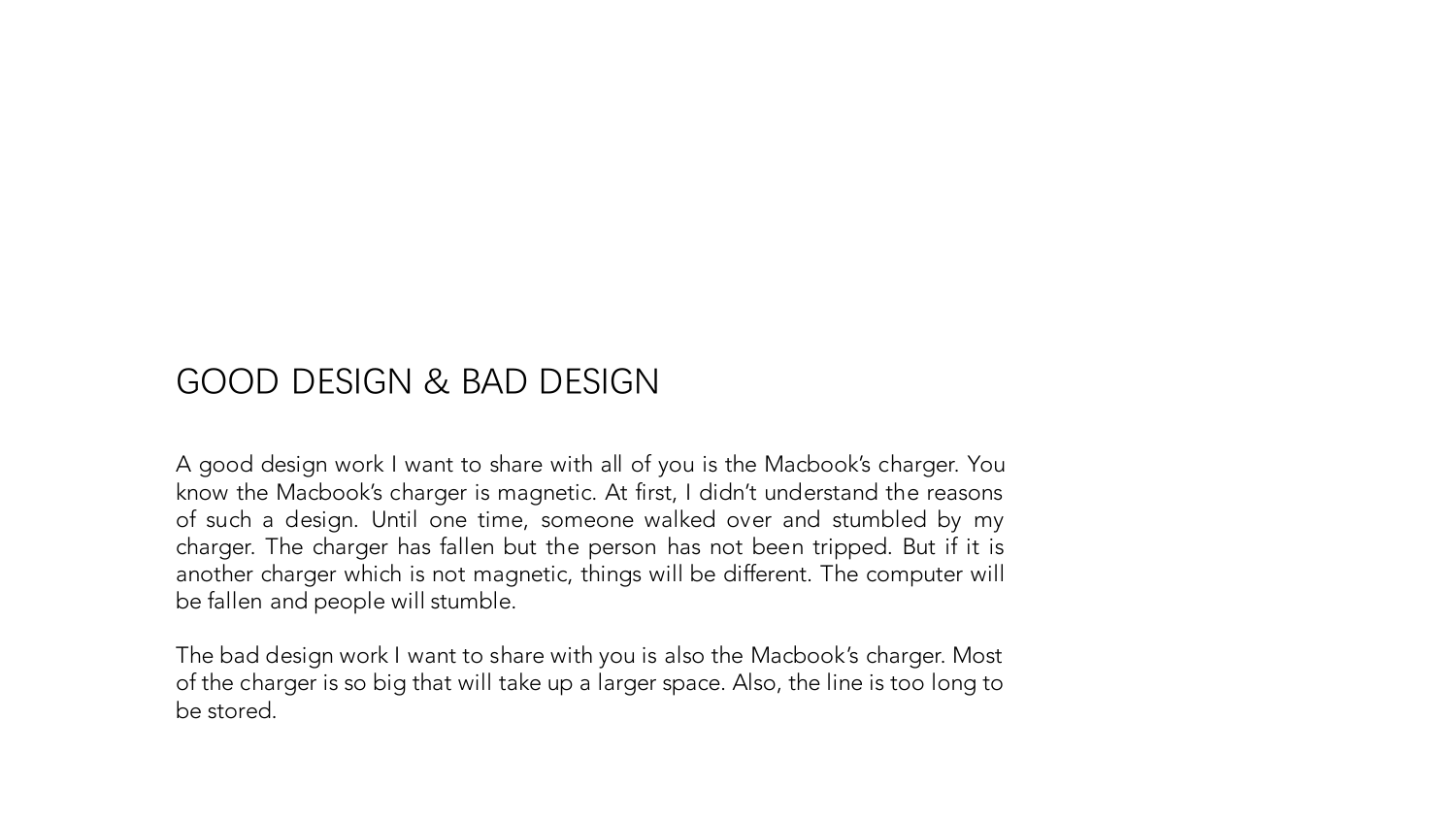## RESEARCH METHOD

Observation and data collection Making itertion<br>
Interviews/surveys/questionnaires Secondary research Interviews/surveys/questionnaires<br>Quantitative data Inspirational website

Making and iterating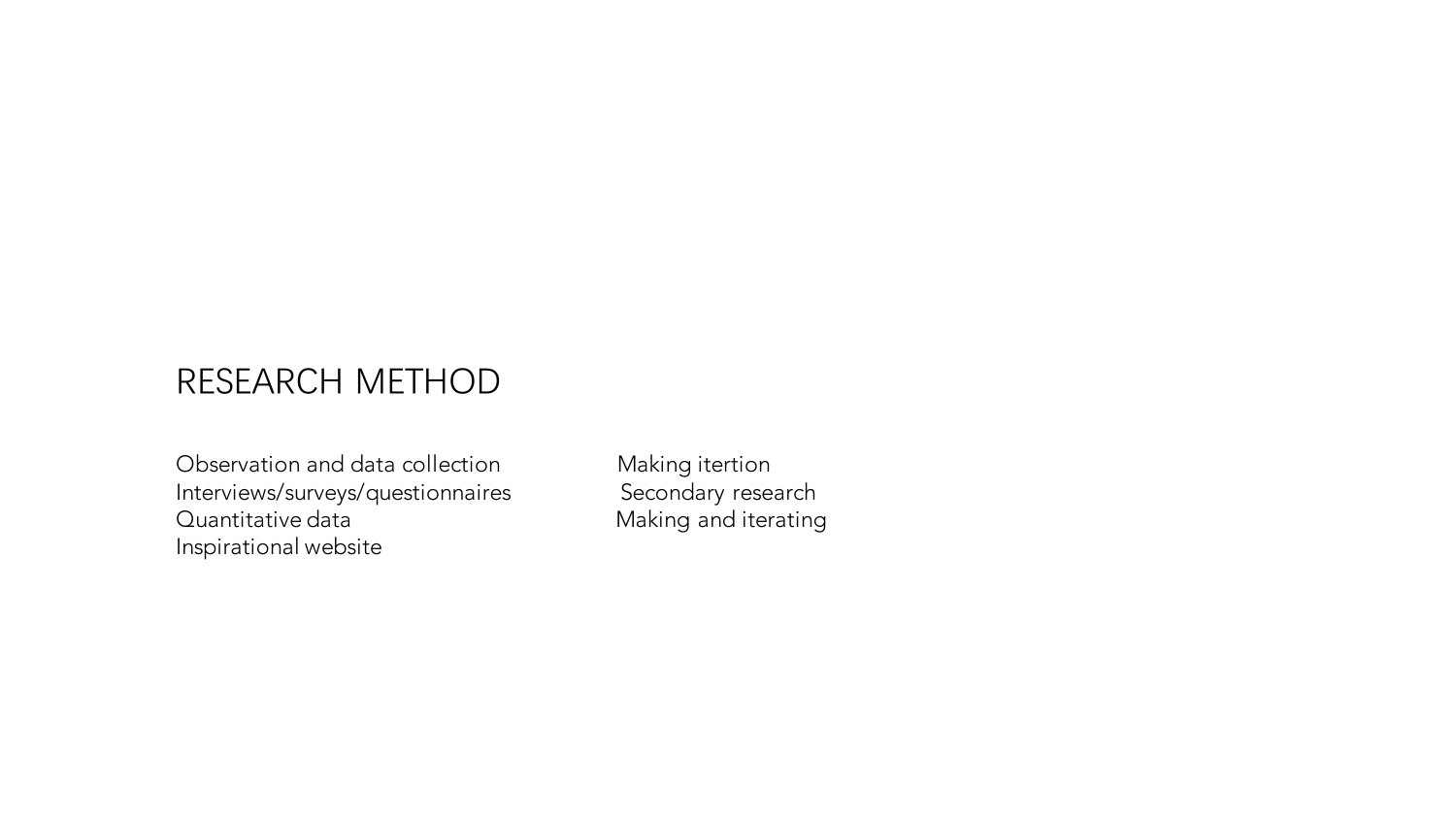#### BRAINSTORMING

structure your ideas into specific categories that they fall underneath.

sort out places you should be looking to further research.

a focused direction for you to dive deep into yourself and your focused interest

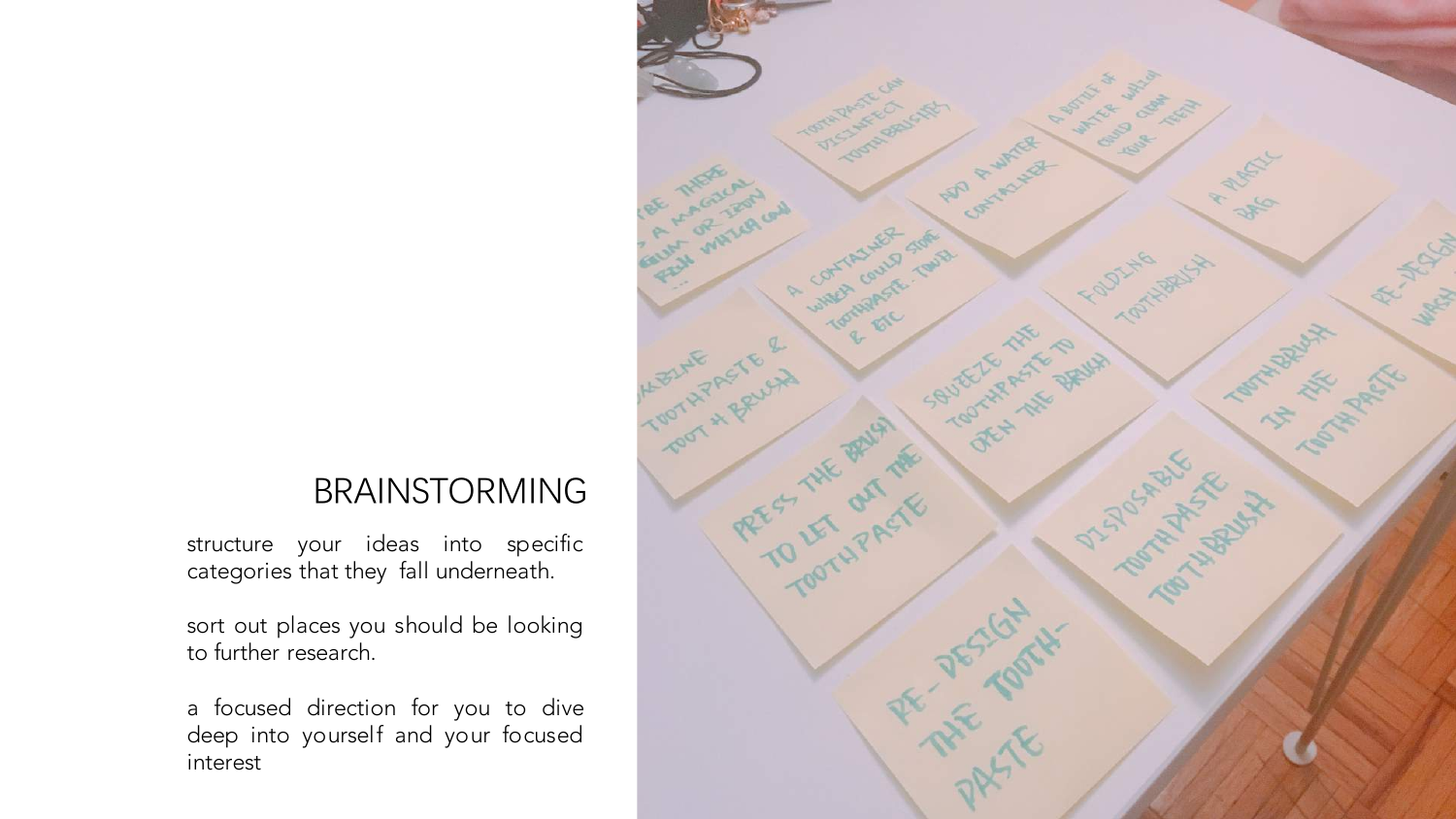## DESIGN STATEMENT

am exploring software design works for elderly, because I want to find out how to remind them the important thing in order to help them follow the everyday schedule.

I will be approaching this project from the lens of elderly, their daily schedules and their physical weakness.

We are studying how do elderly use electronic products, what is the most important thing in their daily life and what are their real needs?

Because we want to find out what is the most effective way to remain them the most important things, in order to understand how could we help them keep up with their daily schedule and enjoy their everyday life.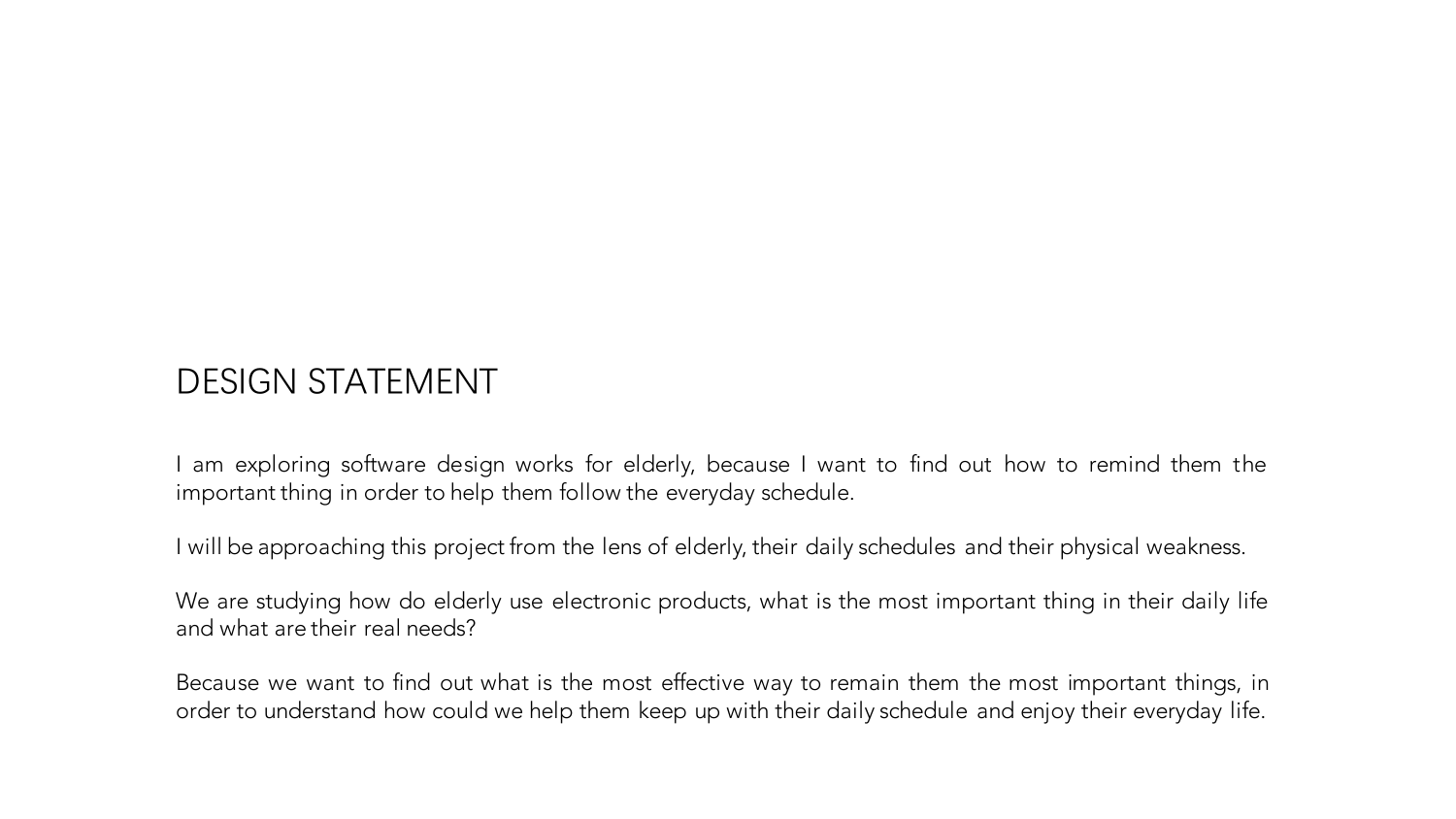

## STORY BOARD

Character Scene Simplicity Emotion

Plot Authenticity